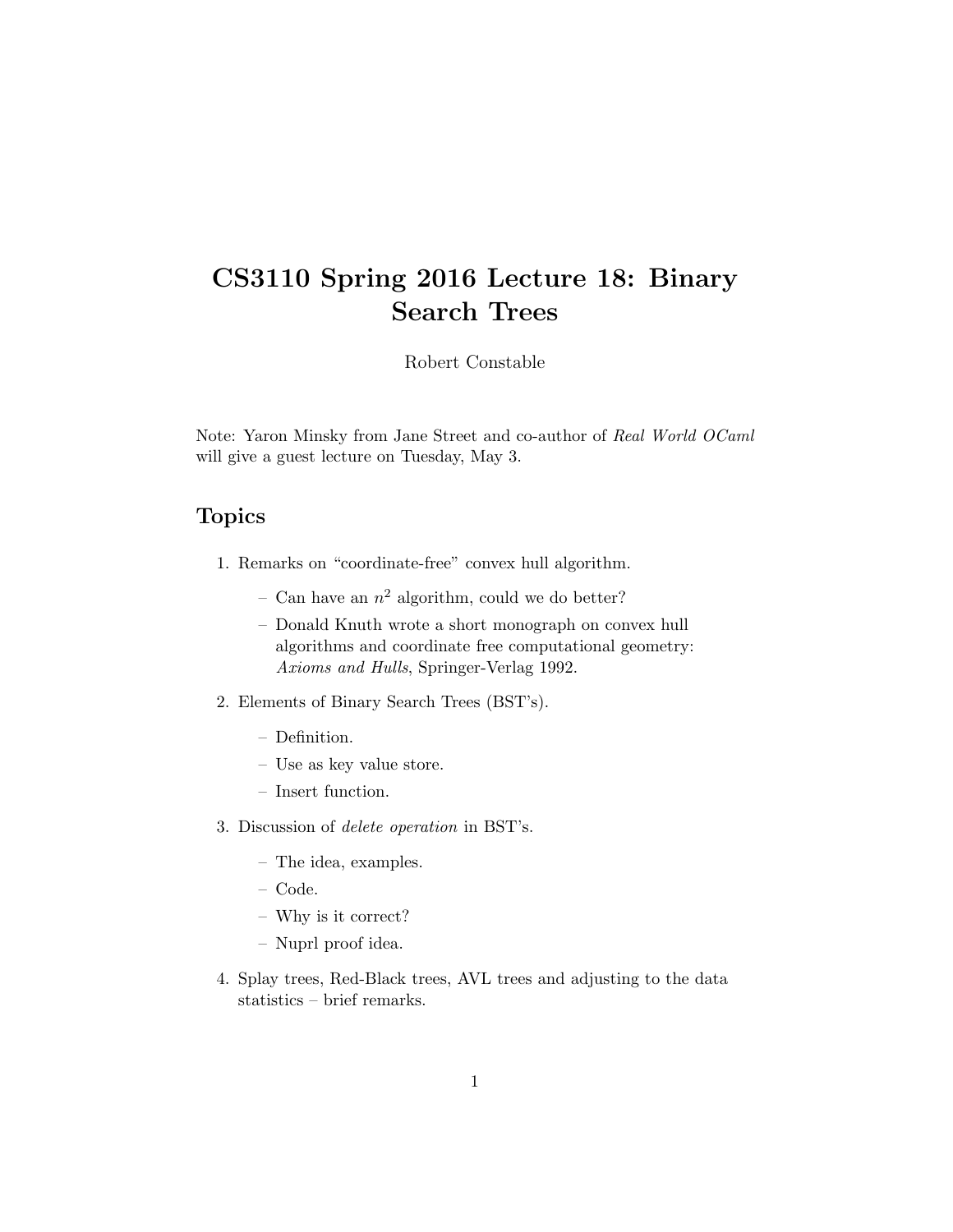#### Elements of Binary Search Trees

OCaml definition:

type  $\alpha$  bst = Null | Leaf of  $\alpha$  | Node of ( $\alpha$  bst \*  $\alpha$  \*  $\alpha$  bst) Example:



This is an example of a recursive or inductive type. It is not defined in terms of pointers, and the algorithms to process operations on BST's are simply recursive functions.

We have already seen lists defined as recursive types. That experience generalizes to trees. We compute on trees using recursive functions. We prove properties using induction.

#### Remarks on proof assistants

The "pointer-free" approach to recursive types is motivated by type theory and the particular theories proposed by Nuprl and Coq in the early 1980's, building on ideas from Russell and Whitehead's book (3 volumes), Principia Mathematica. [\[2,](#page-4-0) [1\]](#page-4-1)

These mathematical theories examined "strange types" such as  $T = \mathbb{N} + T \rightarrow T$ , in OCaml notation:  $t = L$  int | R ( $t \rightarrow t$ ).

The proof assistants also introduced co-inductive types such as streams:

 $\alpha$  strm =  $\alpha$  \* ( $\alpha$  strm).

An int stream could be this:  $(2, 3, 5, 7, 11, \ldots)$ , unending.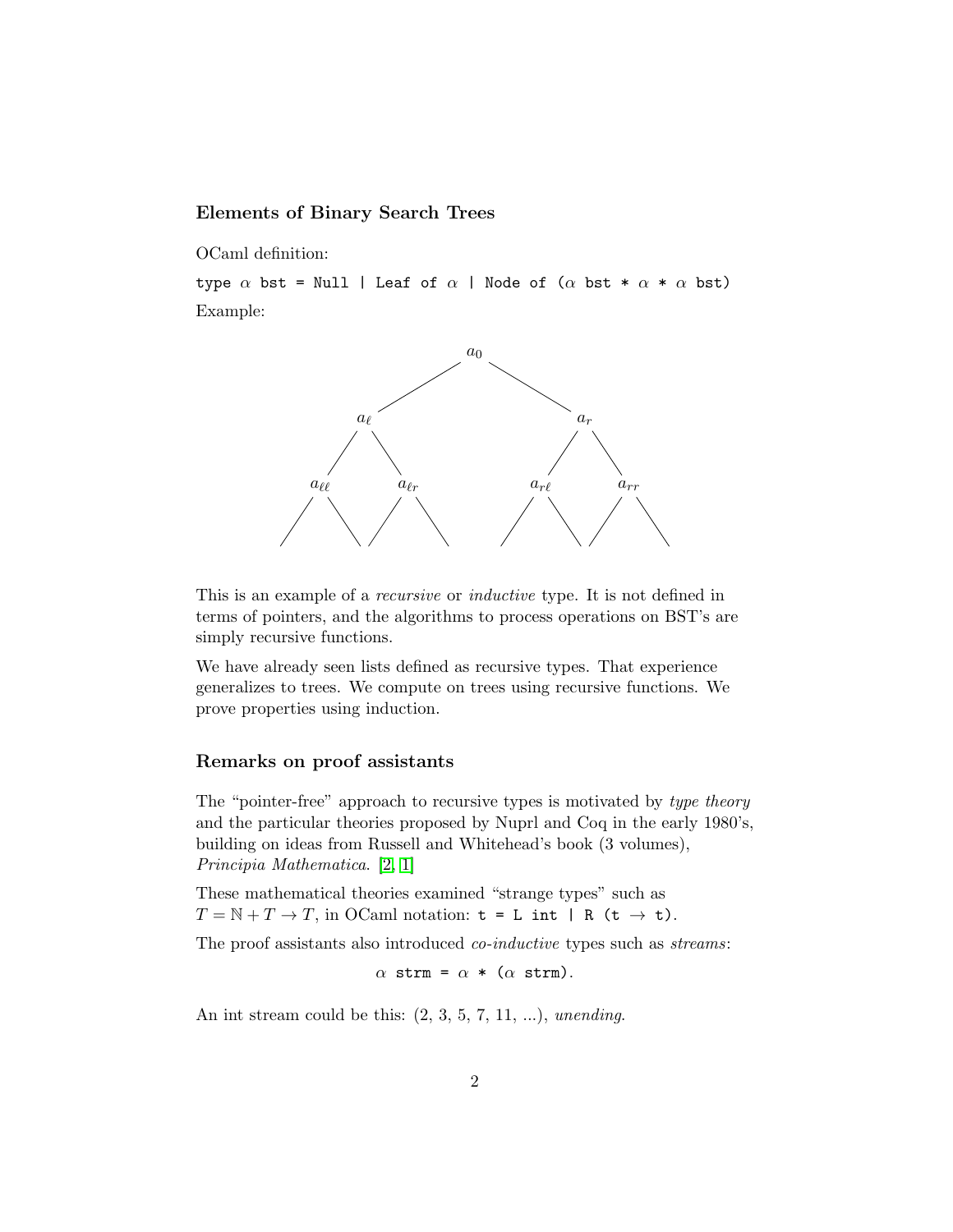Co-inductive trees are sometimes called spreads. Spreads look like this, possibly unbounded, upward:



#### Binary Search Tree "mechanics"

The typical use of BST's is to store values and provide rapid access to them. A common paradigm is a "key-value store," something like a dictionary, with every word as the key. We store definitions at the key.

In these lecture notes we use the example provided by Mark Bickford, storing pairs of an integer and a real; elements of the type (int \* real). The integer is a key for looking up the value, e.g. (3, cosine(3)),  $(4, \text{ sine}(4)), \dots$ 

Mark uses a *comparison operator* cmp :  $E \rightarrow E \rightarrow int$  where cmp a  $b < 0$  means  $a < b$ cmp a b > 0 means  $a > b$ cmp  $a \ b = 0$  means a is equivalent to b.

To say cmp  $a \ b = 0$  means that we consider a and b to be "equivalent"

#### Proving properties of a binary search tree

It turns out to be quite difficult to find a clear readable and rigorous account of why the common operations on BST's, insert, look-up, and delete are correct for functional languages. Marck Bickford, whom you have met, has proved these operations correct using Nuprl. We have produced the notes so that you can understand such a proof. These notes are especially important for BST delete, a subtle operation.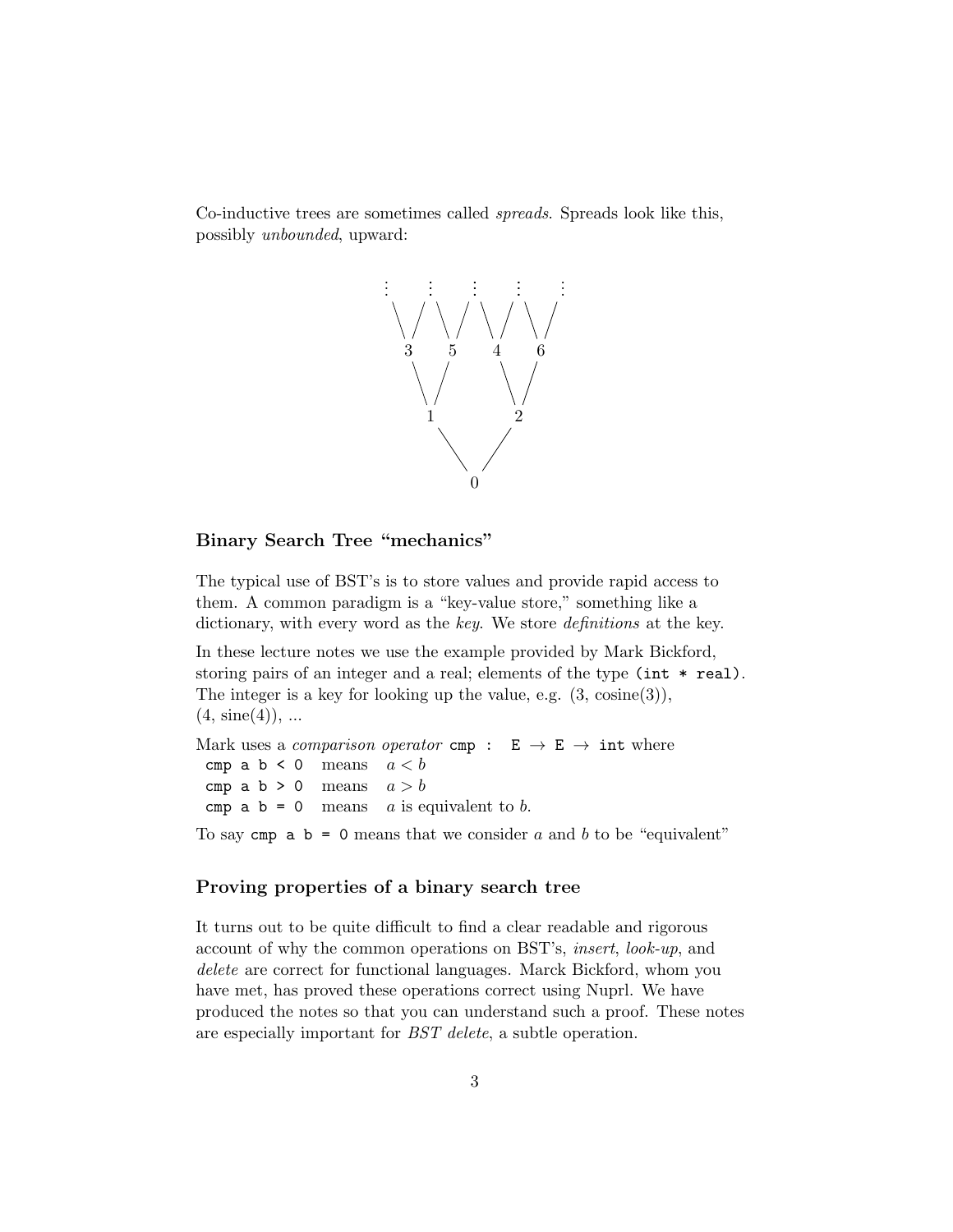Mark's proof can be found [here](http://www.nuprl.org/wip/Standard2/tree_1/index.html) (www.nuprl.org/wip/Standard2/tree\_1/index). This is a directory of tree related theories. Proofs related to binary search trees come after 'Comment: tree 1 end'. The delete proof can be found at 'Definition: bs tree delete'. As can be seen from this page, there are many components - definitions, lemmas, supporting proofs - that are needed before we are able to prove the delete function.

These lecture notes include expository material that Mark helped prepare, both for this lecture and for help reading the Nuprl proof.

#### Reasoning about BST operators

We define the notion of an ordered tree recursively by cases. We take the tree to be mathematically defined as

```
bst(E) = null \mid leaf(E) \mid nodebst(E) \mid Est(E).
```
Define  $x \in T$  for t a bst.

 $x \in \text{null}$  is false  $x \in$  leaf(v) iff  $x = v$  $x \in \text{node}(a, v, b)$  iff  $(x \in a)$  or  $(x = v)$  or  $(x = b)$ 

We say that a tree  $t$  is *ordered* by the comparison operator cmp, iff

ordered(cmp, null) is true ordered(cmp, leaf(v)) is true ordered(cmp,  $node(a, v, b)$ ) ordered(cmp, a) & ordered(cmp, b) and for all  $x \in a$ , cmp $(x, v) < 0$ and for all  $x \in b$ , cmp $(x, v) > 0$ 

To define the delete operation precisely enough to prove that it is correctly implemented we need to know that the rightmost element of the tree is the largest. (See the diagram.)

Examples of deletion done in lecture:

D1. Delete a leaf, e.g. 49, 69, 74.

D2. Delete a one-child node, e.g. 68, 58.

D3. Delete a two-child node, e.g. 57, 52.

We use the strategy of the maximum of the left subtree in Mark's proof/algorithm. One could also use the minimum of the right subtree.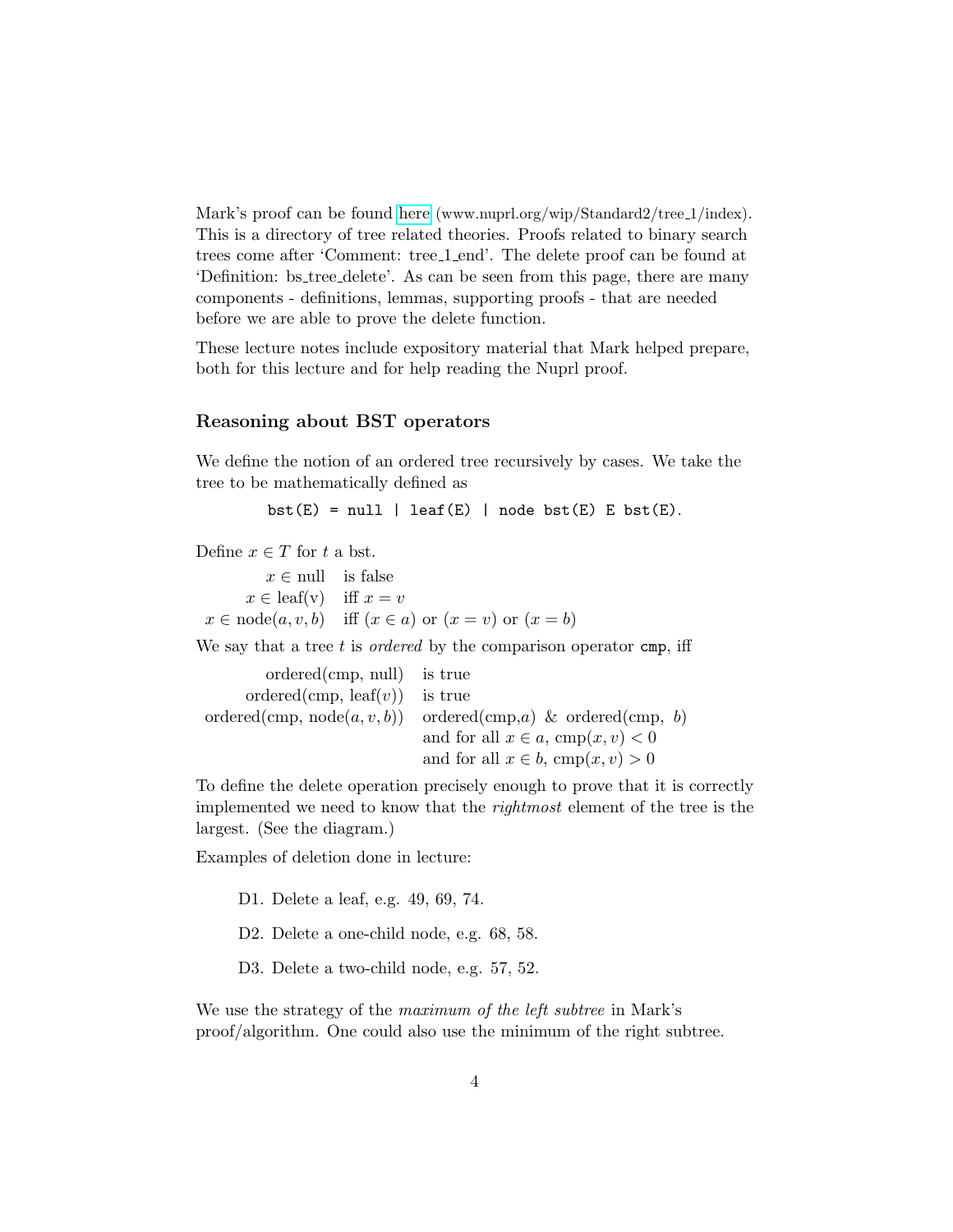Here is the delete operation using the maximum of the left subtree. We are deleting x from tree t, using comparison cmp.

```
let rec delete cmp x t
  match t with
  Null -> Null
  | Leaf(v) \rightarrow cmp x v = 0 then Null else Leaf(v)
  | node(a,v,b) \rightarrowif cmp x v < 0 then Node(delete cmp x a, v, b) (*delete in left subtree*)
     else if cmp x > 0 then Node(a, v, delete cmp x b) (*delete in right subtree*)
     else if isnull a then b
     else let m, a' = treemax v a in Node(a', m, b)
```


## References

- <span id="page-4-1"></span>[1] C. A. R. Hoare. Notes on data structuring. In Structured Programming. Academic Press, New York, 1972.
- <span id="page-4-0"></span>[2] A.N. Whitehead and B. Russell. Principia Mathematica, volume 1, 2, 3. Cambridge University Press, 2nd edition, 1925–27.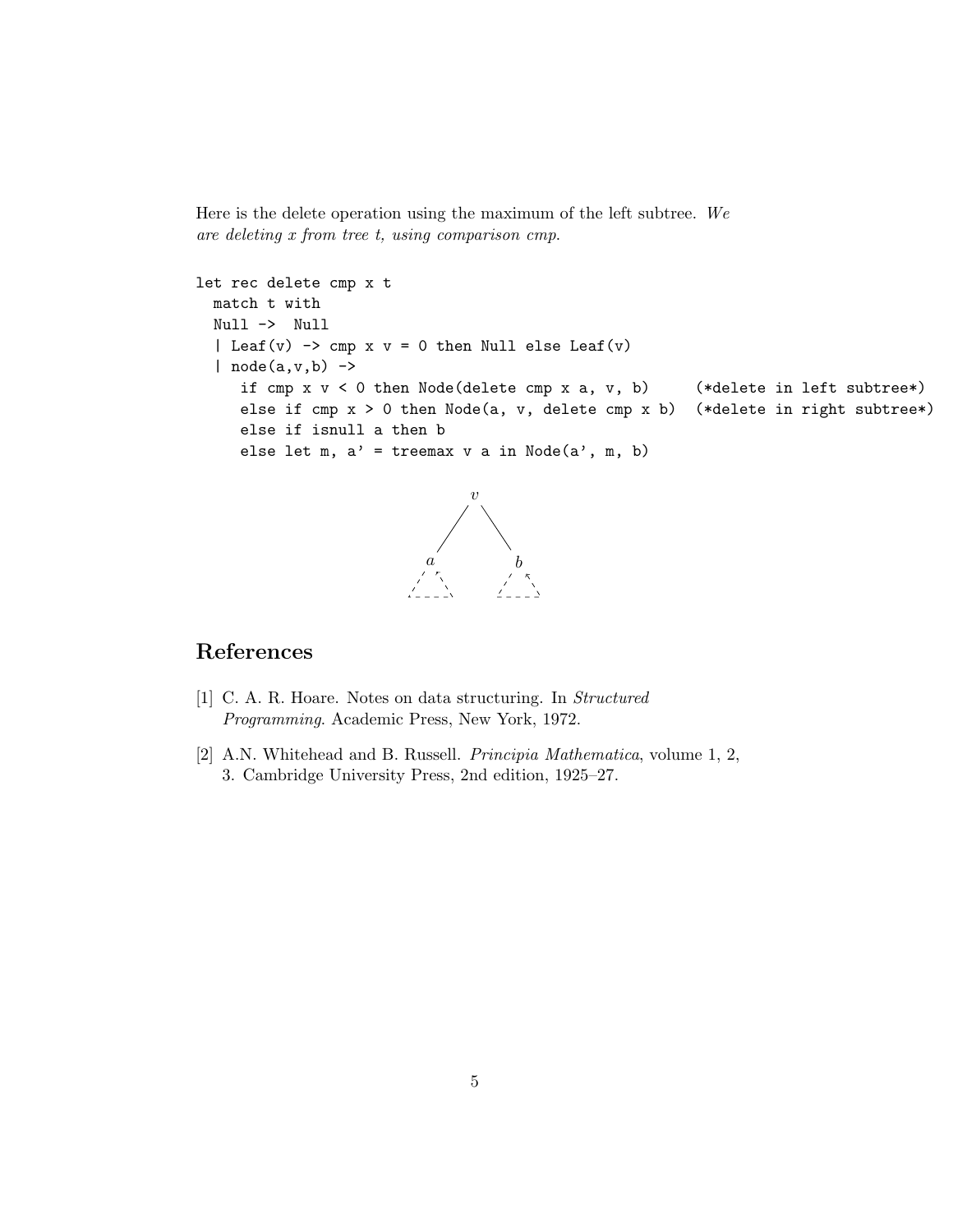

Binary Search Tree diagram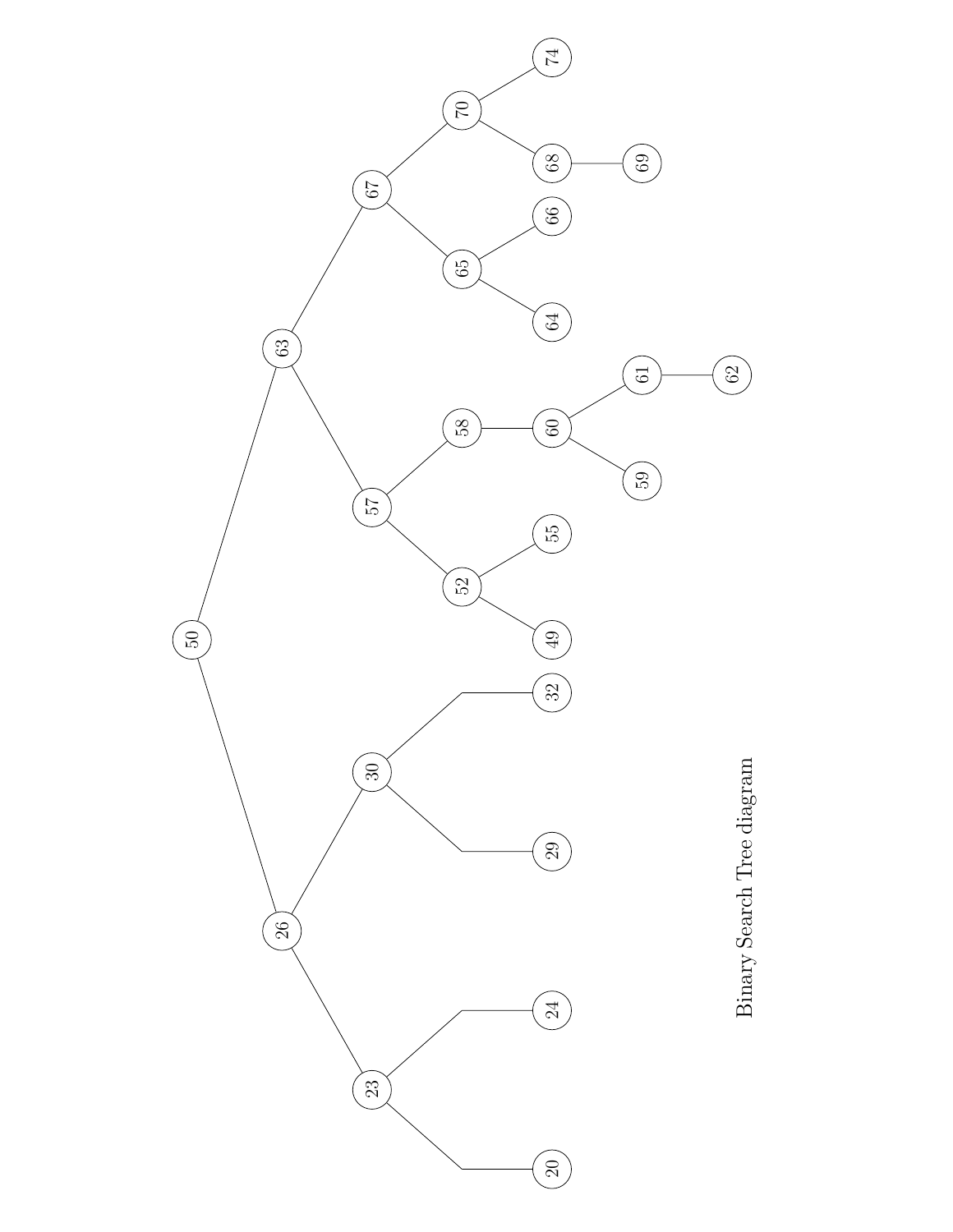Appendix: Notes and code from Mark Bickford

#### CS3110 Spring 2016: Binary Search Tree (BST) datatype

 $bs\_tree(E) = null$ | leaf(E) | node bs\_tree(E) E bs\_tree(E)

We can put data of any type E in our binary search tree. So, for example, E could be (int  $*$  real) which we can think of as a key-value pair where the int is the key and the real is the value. In such a case we can order the keys, but there may be no computable ordering on the values.

comparison operator To order the values of type E, we need a computable comparison operator. For example, when E is (int  $*$  real) and a  $=$  $(3, \text{cosine}(3))$  and  $b = (4, \text{sin}(7))$  we see that the key of a is less than the key of b because  $(3-4) < 0$ , even though we might not know easily which of the reals is smaller.

In general we suppose that there is a comparison cmp of type  $E \to E \to$ int such that cmp a  $b < 0$  means that a is "less than" b and cmp a  $b >$ 0 means that a is "greater than" b while cmp  $a, b = 0$  means that a is "equivalent to" b.

The comparison *cmp* should satisfy these properties for all  $a, b, c \in E$ :

 $cmp(a, b) = -cmp(b, a)$  (antisymmetry)

 $cmp(a, b) \geq 0$  and  $cmp(b, c) \geq 0 \Rightarrow comp(a, c) \geq 0$  (transitivity)

 $(cmp(a, b) = 0 \Rightarrow cmp(a, c) = cmp(b, c)$  (congruence)

For example, on type  $E = (int * real)$  the comparison

$$
\text{cmp }(x,r) (y, s) = x-y
$$

satisfies these three properties.

Notice that cmp  $(x, r)$   $(x, s) = 0$ , so in general cmp $(a, b) = 0$  does not imply that  $a = b$ . In general, cmp $(a, b) = 0$  only means that we consider a and b equivalent for the purpose of lookup, insert, and delete in our binary search tree.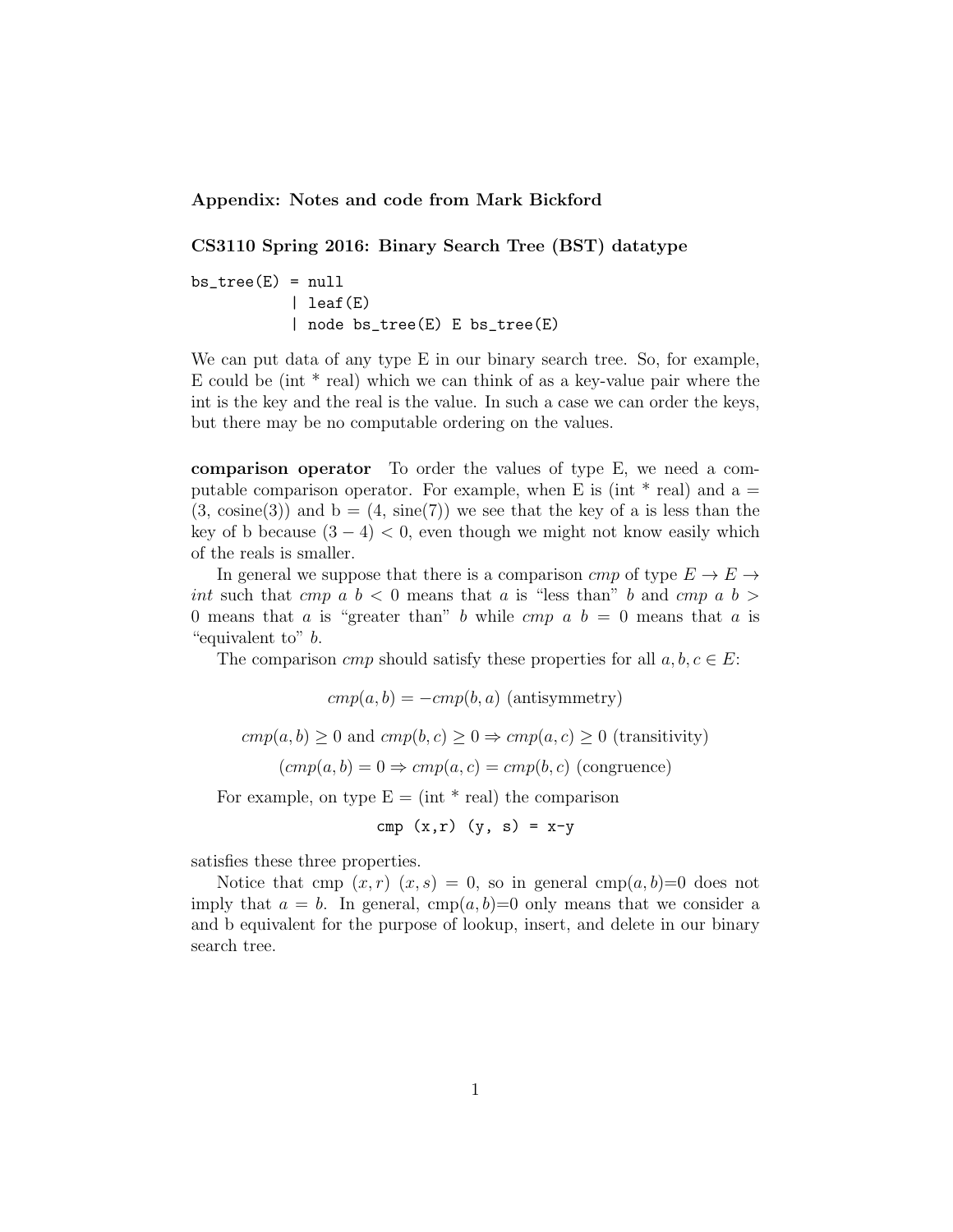ordered tree We define  $x \in t$  recursively by cases:

$$
x \in null = false
$$
  

$$
x \in leaf(v) = (x = v)
$$
  

$$
x \in node(a, v, b) = (x \in a) \text{ or } (x = v) \text{ or } (x \in b)
$$

Then we define, recursively by cases, when tree t is ordered by comparison cmp

$$
ordered(cmp, null) = true
$$
  
\n
$$
ordered(cmp, leaf(v)) = true
$$
  
\n
$$
ordered(cmp, node(a, v, b)) = ordered(cmp, a)
$$
 and ordered(*cmp, b*)  
\nand, for all  $x \in a, cmp(x, v) < 0$   
\nand, for all  $x \in b, cmp(x, v) > 0$ 

Notice that if tree t is ordered, and  $x$  is in type  $E$ , then there can be at most one element  $v \in t$  for which  $cmp(x, v) = 0$ .

max of ordered tree The maximum member of an ordered tree is the "rightmost" member of the tree. If the tree is null then it does not have a maximum member, so we have to take some care. In one pass of a recursive function we can find the maximum member  $m$  of a tree  $t$  and also return the tree  $t'$ , which is the result of deleting m from t. To handle the case of the null tree, we use a default value d for the maximum.

$$
\begin{array}{rcl}\n\text{treemax}(d, null) & = & (d, null) \\
\text{treemax}(d, leaf(v)) & = & (v, null) \\
\text{treemax}(d, node(a, v, b)) & = & \text{if } null(b) \text{ then } (v, a) \\
& \text{else let } m, b' = \text{treemax}(d, b) \text{ in } (m, node(a, v, b'))\n\end{array}
$$

deleting from a binary search tree Deleting element  $x$  from an ordered tree t means removing from the tree any element  $v \in t$  for which  $cmp(x, v) = 0$  – there can be at most one such element v to remove. Here is how we do it:

$$
delete(cmp, x, null) = null
$$
  
\n
$$
delete(cmp, x, leaf(v)) = if comp(x, v) = 0 then null else leaf(v)
$$
  
\n
$$
delete(cmp, x, node(a, v, b)) = if comp(x, v) < 0 then node(delete(cmp, x, a), v, b)
$$
  
\nelse if  $cmp(x, v) > 0$  then node(a, v, delete(cmp, x, b))  
\nelse if  $null(a)$  then b  
\nelse let  $m.a' = \text{treemax}(d, a)$  in  $node(a', m, b)$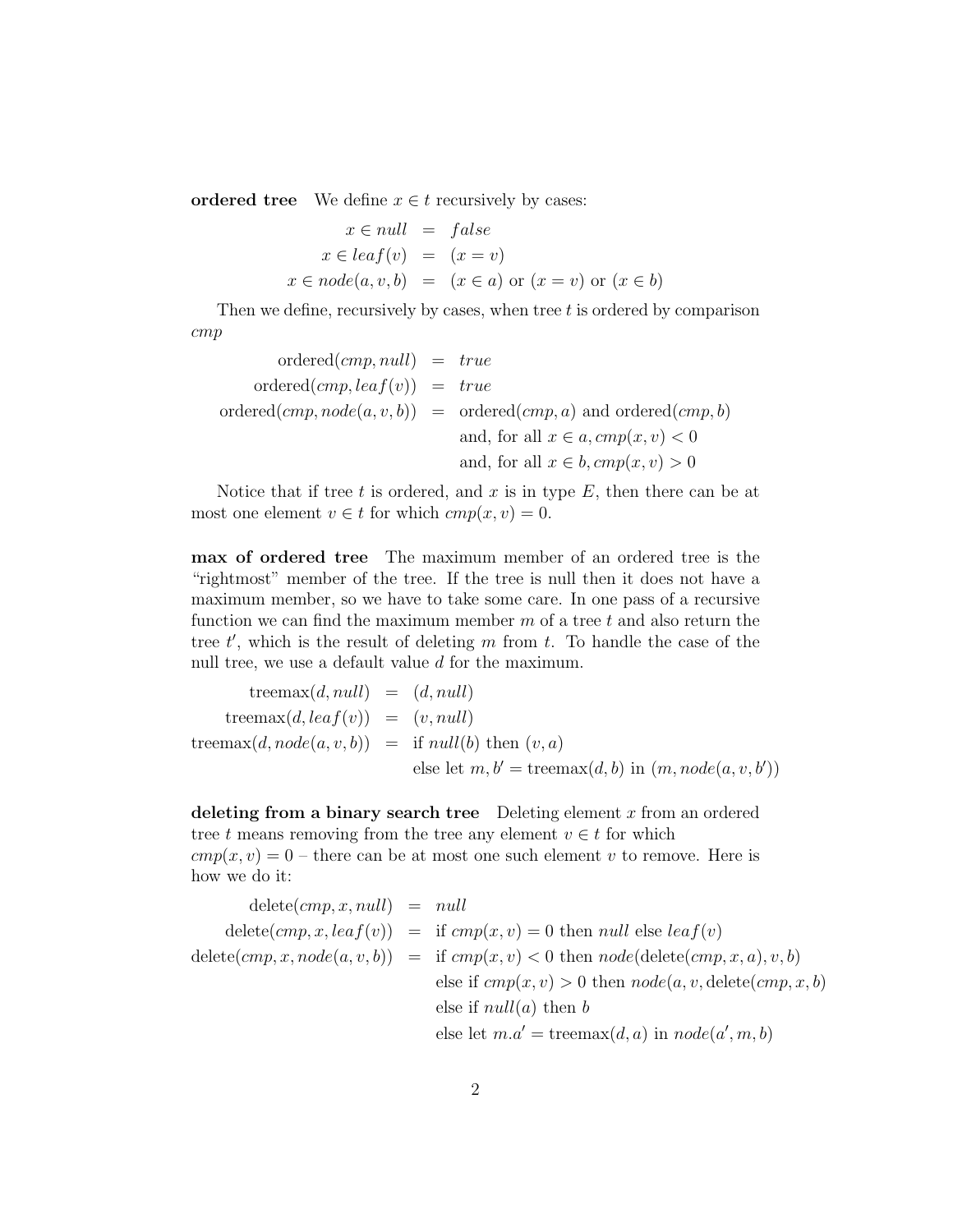#### OCaml code

```
type 'a bstree = Null | Leaf of 'a | Node of ('a bstree) * 'a * ('a bstree)
let isnull t = match t with
                 Null -> true
                 | Leaf(v) \rightarrow false
                 | Node(a,v,b) -> false
(* lookup x in tree t using comparison cmp: return option *)
let rec lookup cmp x t =
 match t with
  Null -> None
  | Leaf(v) \rightarrow if cmp x v = 0 then Some(v) else None
  | Node(a, v, b) -> let c = cmp x v in
                  if c < 0 then lookup cmp x a
                  else if c > 0 then lookup cmp x b
                  else Some(v)
let rec treemax d t =
  match t with
  Null -> d, Null
  | Leaf(v) \rightarrow v, Null
  | Node(a,v,b) \rightarrow \text{if} isnull b then v, a else
                    let m, b' = treemax d b in
                    m, Node(a, v, b')
let rec delete cmp x t =
  match t with
  Null -> Null
  | Leaf(v) \rightarrow if cmp x v = 0 then Null else Leaf(v)
  | Node(a,v,b) \rightarrowif cmp x v < 0 then Node(delete cmp x a, v, b)else if cmp x v > 0 then Node(a, v, delete cmp x b)else if isnull a then b
      else let m, a' = treemax v a in
           Node(a', m, b)
```